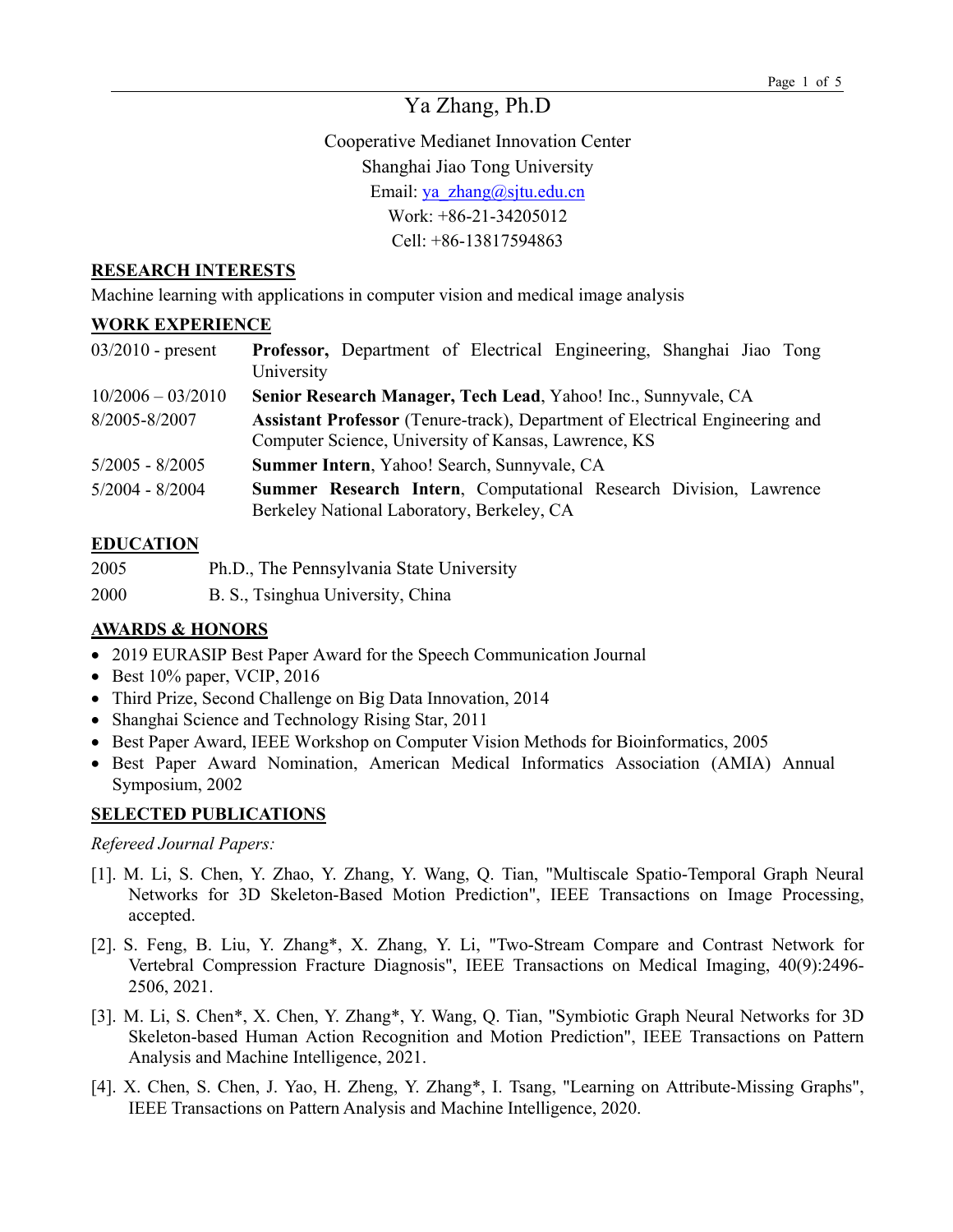- [5]. C. Ma, Q. Xu, X. Wang, B. Jin, X. Zhang, Y. Wang, Y. Zhang\*, "Boundary-aware Supervoxel-level Iteratively Refined Interactive 3D Image Segmentation with Multi-agent Reinforcement Learning", IEEE Transactions on Medical Imaging, 2020.
- [6]. F. Ye, C. Huang, J. Cao, M. Li, Y. Zhang\*, C. Lu, "Attribute Restoration Framework for Anomaly Detection", IEEE Transactions on Multimedia, 2020.
- [7]. P. Zhao, L. Xie, Y. Zhang\*, Q. Tian, "Universal-to-Specific Framework for Complex Action Recognition", IEEE Transactions on Multimedia, 2020.
- [8]. X. Chen, J. Yao, M. Li, Y. Zhang\*, Y. Wang, "Decoupled Variational Embedding for Signed Directed Networks", ACM Transactions on the Web, 15(1), Article 3 (October 2020), 31 pages.
- [9]. Y. Zhang, Y. Zhang\*, "Learning Robust Shape-based Features for Domain Generalization", IEEE Access, 8:63748-63756, 2020.
- [10]. Z. Tan, Y. Zhang\*, W. Hu, "Online Prediction of Video Popularity in OVSs: A Video Age-Sensitive Model With Beyond Views Features", IEEE Transactions on Broadcasting, 66(2):241-250, 2020.
- [11]. Y. Zhang, Y. Zhang, W. Cai, "A Unified Framework for Generalizable Style Transfer: Style and Content Separation", IEEE Transactions on Image Processing, 29(1):4085-4098, 2020.
- [12].J. Yao, J. Wang, I. W. Tsang, Y. Zhang, J. Sun, C. Zhang, R. Zhang, "Deep Learning from Noisy Image Labels with Quality Embedding", IEEE Transactions on Image Processing, 28(4):1909-1922, 2019.
- [13]. Z. Tan, Y. Zhang, "Predicting the Top-N popular videos via a cross-domain hybrid model", IEEE Transactions on Multimedia, 21(1):147-156, 2019.
- [14]. Z. Chen, Z. Xu, Y. Zhang, X. Gu, "Query-free Clothing Retrieval via Implicit Relevance Feedback", IEEE Transactions on Multimedia, 20(8):2126-2137, 2018.
- [15]. Z. Xu, S. Huang, Y. Zhang, D. Tao, "Webly-Supervised Fine-Grained Visual Categorization via Deep Domain Adaptation", IEEE Transactions on Pattern Analysis and Machine Intelligence (TPAMI), 40(5): 1100-1113, 2018.
- [16].J. Yao, Y. Wang, Y. Zhang, J. Sun, J. Zhou, "Joint Latent Dirichlet Allocation for Social Tags", IEEE Transactions on Multimedia, 20(1):224-237, 2018.
- [17]. Y. Zhang, W. Cai, W. Wang, Y. Zhang, "Stopping Criterion for Active Learning with Model Stability", ACM Transactions on Intelligent Systems and Technology, 9(2), Article No. 19, 2017.
- [18]. W. Cai, Y. Zhang, Y. Zhang, S. Zhou, W. Wang, Z. Chen, C. Ding, "Active Learning for Classification with Maximum Model Change", ACM Transactions on Information Systems (TOIS), 36(2), 15, 2017.
- [19]. W. Cai, M. Zhang, Y. Zhang, "Batch Mode Active Learning for Regression with Expected Model Change", IEEE Transactions on Neural Networks and Learning Systems, 28(7):1668-1681, 2017.
- [20]. Z. Xu, D. Tao, S. Huang, Y. Zhang, "Friend or Foe: Fine-Grained Categorization with Weak Supervision", IEEE Transactions on Image Processing, 26(1):135-146, 2017.
- [21]. Z. Xu, Z. Hong, Y. Zhang, J. Wu, A. C. Tsoi, D. Tao, "Multinomial Latent Logistic Regression for Image Understanding", IEEE Transactions on Image Processing, 25(2):973-987, 2016.
- [22]. B. Long, J. Bian, O. Chapelle, Y. Zhang, Y. Inagakiy, Y. Chang, "Active Learning for Ranking through Expected Loss Optimization", IEEE Transactions on Knowledge and Data Engineering, 27(5):1180-1191, 2015.
- [23]. W. Cai, M. Zhang, Y. Zhang, "Active learning for ranking with sample density", Information Retrieval Journal, 18(2):123-144, 2015.
- [24]. W. Cai, M. Zhang, Y. Zhang, "Active Learning for Web Search Ranking via Noise Injection", ACM Transactions on the Web (TWEB), 9(1): article No. 3, 2015.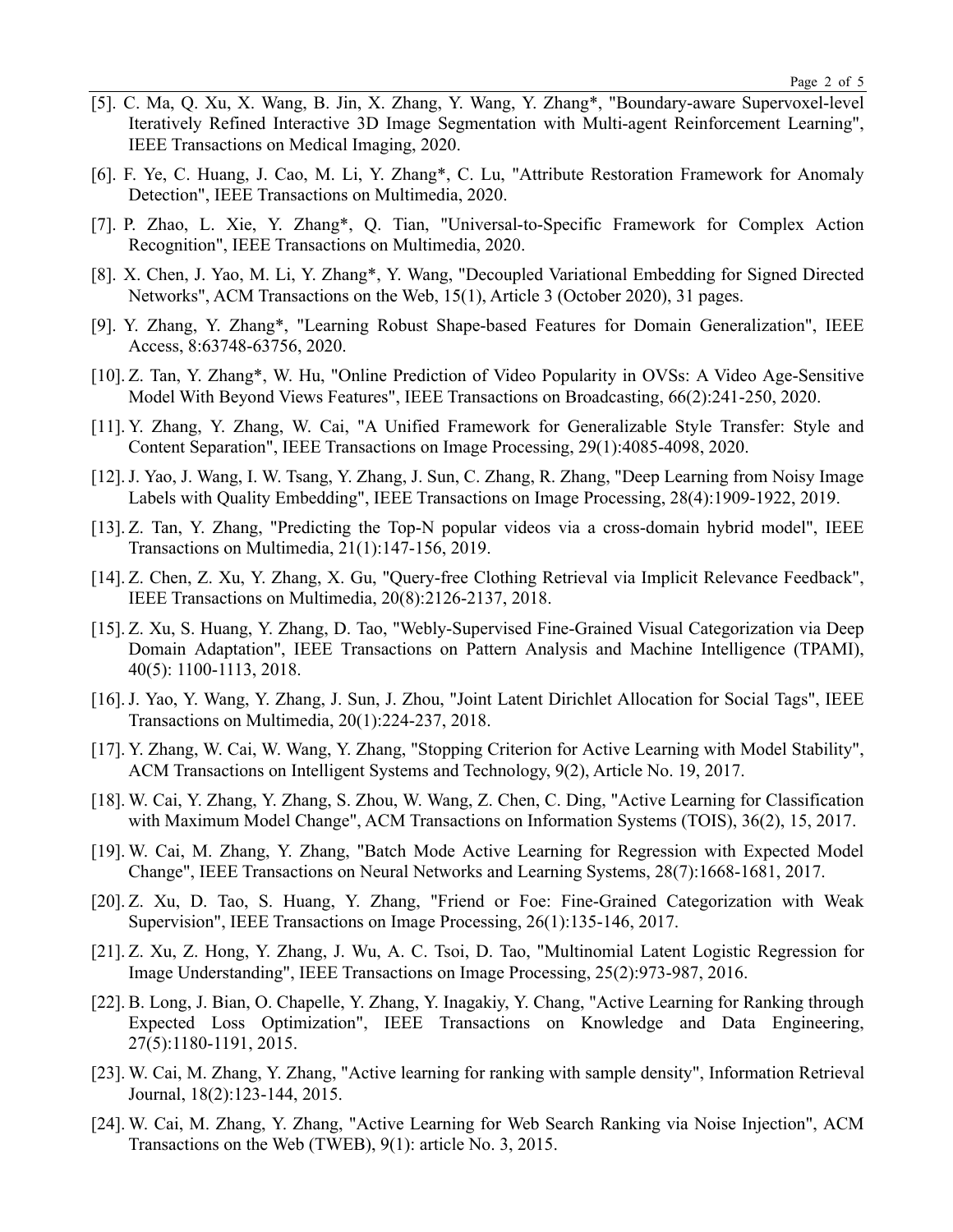[25]. Z. Xu, Y. Zhang, L. Cao, "Social Image Analysis from a Non-IID Perspective", IEEE Transactions on Multimedia, 16(7):1986-1998, 2014.

*Refereed Conference Papers:*

- [1]. C. Ju, P. Zhao, S. Chen, Y. Zhang\*, Y. Wang, Q. Tian, "Divide and Conquer for Single-frame Temporal Action Localization", ICCV 2021, accepted.
- [2]. T. Cao, L. Du, X. Zhang, S. Chen, Y. Zhang, Y. Wang, "CaT: Weakly Supervised Object Detection with Category Transfer", ICCV 2021, accepted.
- [3]. X. Zhang, S. Feng, Y. Zhou, Y. Zhang\*, Y. Wang, "SAR: Scale-Aware Restoration Learning for 3D Tumor Segmentation", MICCAI 2021, accepted.
- [4]. M. Hu, T. Song, Y. Gu, J. Chen, X. Luo, Y. CHen, S. Zhang, Y. Zhang, "Fully Test-time Adaptation for Image Segmentation", MICCAI 2021, accepted.
- [5]. J. Chen, K. Yan, Y. Zhang, Y. Tang, X. Xu, Q. Liu, S. Sun, L. Huang, J. Xiao, A. Yuille, Y. Zhang, L. Lu, "Sequential Learning on Liver Tumor Boundary Semantics and Prognostic Biomarker Mining", MICCAI 2021, accepted.
- [6]. F. Ye, H. Zheng, C. Huang, Y. Zhang\*, "Deep Unsupervised Image Anomaly Detection: an Information Theoretic Framework", ICIP 2021, accepted.
- [7]. Z. Cheng, S. Chen, Y. Zhang, "Semi-supervised 3D Hand-Object Pose Estimation via Pose Dictionary Learning", ICIP 2021, accepted.
- [8]. L. Du, L. Hu, X. Zhang, Y. Zhang, Y. Zhang, Y. Wang, "Unsupervised Segmentation Framework with Active Contour Models for Cine Cardiac MRI", ICIP 2021, accepted.
- [9]. Q. Xu, R. Zhang, Y. Zhang\*, Y. Wang, Q. Tian, "A Fourier-based Framework for Domain Generalization", CVPR 2021 (oral), pp. 14383-14392.
- [10]. H. Wu, J. Yao, Y. Zhang, Y. Wang, "Cooperative Learning for Noisy Supervision", ICME 2021 (Oral).
- [11]. C. Xu, S. Chen\*, M. Li, Y. Zhang\*, "Invariant Teacher and Equivariant Student for Unsupervised 3D Human Pose Estimation", AAAI 2021, pp. 3013-3021.
- [12]. C. Wen, Y. Pan, J. Chang, Y. Zhang, S. Chen, Y. Wang, M. Han, Q. Tian, "Handwritten Chinese Font Generation with Collaborative Stroke Refinement", WACV 2021, pp. 3882-3891.
- [13]. K. Du, Y. Zhang\*, H. Guan, "From Quantized DNNs to Quantizable DNNs", BMVC 2020.
- [14]. M. Li, S. Chen\*, Y. Zhang\*, I. Tsang, "Graph Cross Networks with Vertex Infomax Pooling", NeurIPS 2020 (Oral).
- [15]. K. Du, Y. Zhang\*, H. Guan, Q. Tian, Y. Wang, S. Cheng, J. Lin, "FTL: A universal framework for training low-bit DNNs via Feature Transfer", ECCV 2020.
- [16]. P. Zhao, L. Xie, C. Ju, Y. Zhang\*, Y. Wang, Q. Tian, "Bottom-Up Temporal Action Localization with Mutual Regularization", ECCV 2020. (Source code)
- [17]. Y. Xue, S. Feng, Y. Zhang\*, X. Zhang, Y. Wang, "Dual-task Self-supervision for Cross-Modality Domain Adaptation", MICCAI 2020, pp. 408-417.
- [18]. M. Hu, M. Mailard\*, Y. Zhang\*, T. Ciceri, G. L. Barbera, I. Bloch, P. Gori, "Knowledge distillation from multi-modal to mono-modal segmentation networks", MICCAI 2020, pp. 773-781.
- [19]. M. Li, S. Chen\*, Y. Zhao, Y. Zhang\*, Y. Wang, Q. Tian, "Dynamic Multiscale Graph Neural Networks for 3D Skeleton-Based Human Motion Prediction", CVPR 2020 (Oral), pp. 214-223. (Source code)
- [20]. Y. Hu, S. Chen\*, Y. Zhang\*, X. Gu, "Collaborative Motion Prediction via Neural Motion Message Passing", CVPR 2020 (Oral), pp. 6319-6328. (Source code)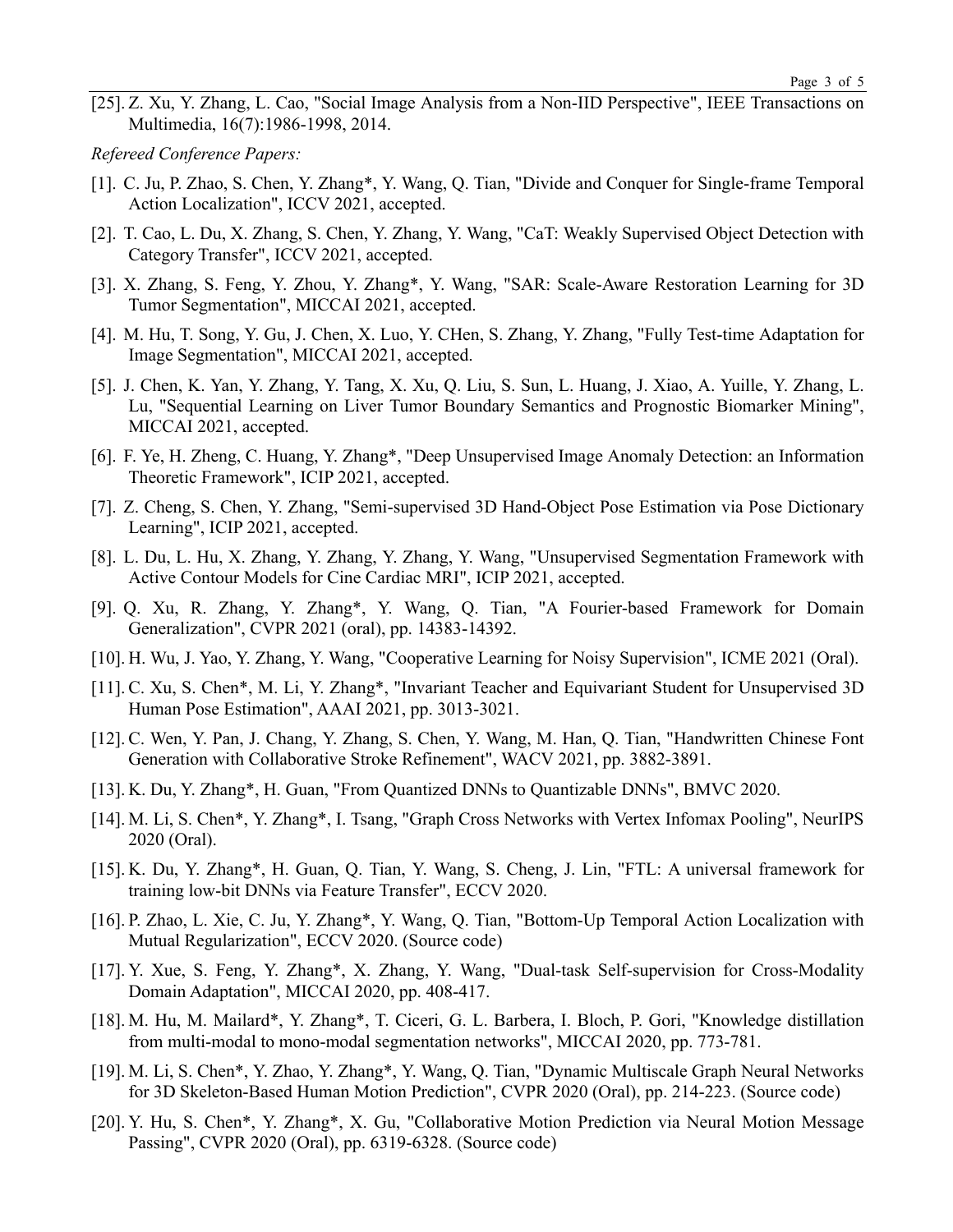- [21]. X. Liao, W. Li, Q. Xu, X. Wang\*, B. Jin\*, X. Zhang, Y. Wang, Y. Zhang\*, "Iteratively-Refined Interactive 3D Medical Image Segmentation with Multi-Agent Reinforcement Learning", CVPR 2020, pp. 9394-9402
- [22]. C. Li, X. Chen, Y. Zhang\*, S. Chen, D. Lv, Y. Wang, "Dual Graph Embedding for Object-Tag Link Prediction on the Knowledge Graph", in Proceedings of the 11th IEEE International Conference on Knowledge Graph, ICKG 2020, pp. 283-290.
- [23].J. Su, X. Chen, Y. Zhang\*, S. Chen, D. Lv, C. Li, "Collaborative Adversarial Learning for Relational Learning on Multiple Bipartite Graphs", in Proceedings of the 11th IEEE International Conference on Knowledge Graph, ICKG 2020, pp. 466-473.
- [24]. Z. Tan, W. Hu, Y. Zhang, H. Ding, "Online Popularity Prediction of Video Segments Towards More Efficient Content Delivery Networks", IEEE GLOBECOM 2019.
- [25].H. Wu, J. Yao, J. Wang, Y. Chen, Y. Zhang, Y. Wang, "Collaborative Label Correction via Entropy Thresholding", ICDM 2019, pp. 1390-1395.
- [26].B. Lai, S. Peng, G. Yao, Y. Zhang, X. Zhang, Y. Wang, H. Zhao, "Spatial Regularized Classification Network for Spinal Dislocation Diagnosis", H.-I. Suk et al. (Eds.): MLMI 2019, LNCS 11861, pp 9-17, 2019.
- [27].S. Peng, B. Lai, G. Yao, X. Zhang, Y. Zhang, Y. Wang, H. Zhao, "Learning-Based Bone Quality Classification Method for Spinal Metastasis", H.-I. Suk et al. (Eds.): MLMI 2019, LNCS 11861, pp. 426-434, 2019.
- [28].Y. Zhou, Y. Zhang, Y. Wang, Q. Tian, "Accelerate CNN via Recursive Bayesian Pruning", ICCV 2019, pp. 3306-3315.
- [29].M. Li, S. Chen, X. Chen, Y. Zhang, Y. Wang, Q. Tian, "Actional-Structural Graph Convolutional Networks for Skeleton-based Action Recognition", CVPR 2019, pp. 3595-3603.
- [30].Y. Hu, S. Chen, X. Chen, Y. Zhang and X. Gu, "Neural Message Passing for Visual Relationship Detection", ICML 2019 workshop on Learning and Reasoning with Graph-Structured Representations.
- [31].H. Zheng, J. Yao, Y. Zhang, I. Tsang, J. Wang, "Understanding VAEs in Fisher-Shannon Plane", AAAI 2019, pp. 5917-5924.
- [32].J. Yao, H. Wu, Y. Zhang, I. Tsang, J. Sun, "Safeguarded Dynamic Label Regression for Noisy Supervision", AAAI 2019, pp. 9103-9110.
- [33].B. Han, J. Yao, G. Niu, M. Zhou, I. Tsang, Y. Zhang, M. Sugiyama, "Masking: A New Perspective of Noisy Supervision", NeurIPS 2018: 5841-5851.
- [34].K. Ren, Y. Fang, W. Zhang, S. Liu, J. Li, Y. Zhang, Y. Yu, J. Wang, "Learning Multi-touch Conversion Attribution with Dual-attention Mechanisms for Online Advertising", CIKM 2018, pp. 1433-1442.
- [35].H. Guan, G. Yao, Y. Zhang, Y. Gu, H. Zhao, Y. Zhang, "Deep Dual-view Network with Smooth Loss for Spinal Metastases Classification", VCIP 2018.
- [36].Y. Wang, L. Xie, S. Qiao, Y. Zhang, W. Zhang, A. Yuille, "Multi-Scale Spatially-Asymmetric Recalibration for Image Classification", ECCV 2018, pp. 523-539.
- [37].J. Chang, Y. Gu, Y. Zhang, Y. Wang, "Chinese Handwriting Imitation with Hierarchical Generative Adversarial Network", BMVC 2018: 290.
- [38].J. Wang, J. Yao, Y. Zhang, R. Zhang, "Collaborative Learning for Weakly Supervised Object Detection", IJCAI-ECAI-2018, pp. 971-977.
- [39].Y. Zhang, Y. Zhang, W. Cai, "Separating Style and Content for Generalized Style Transfer", CVPR 2018, pp. 8447-8455.